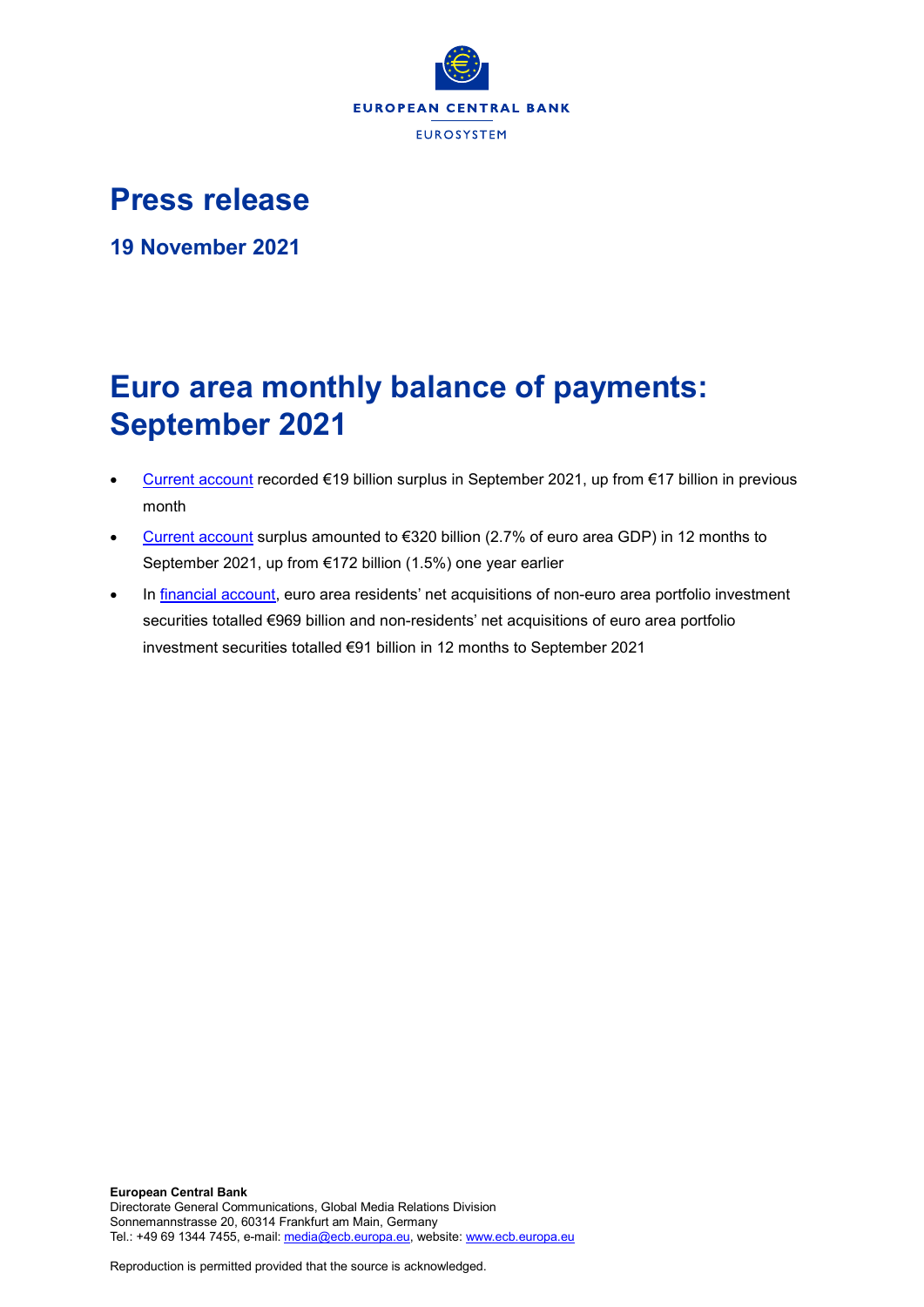## **Chart 1** Euro area current account balance



Source: ECB

The *current account* of the euro area recorded a surplus of €19 billion in September 2021, an increase of €2 billion from the previous month (Chart 1 and Table 1). Surpluses were recorded for *goods* (€16 billion), *services* (€10 billion) and *primary income* (€7 billion). These were partly offset by a deficit for *secondary income* (€15 billion).

**European Central Bank** Directorate General Communications, Global Media Relations Division Sonnemannstrasse 20, 60314 Frankfurt am Main, Germany Tel.: +49 69 1344 7455, e-mail[: media@ecb.europa.eu,](mailto:media@ecb.europa.eu) website[: www.ecb.europa.eu](http://www.ecb.europa.eu/)

Reproduction is permitted provided that the source is acknowledged.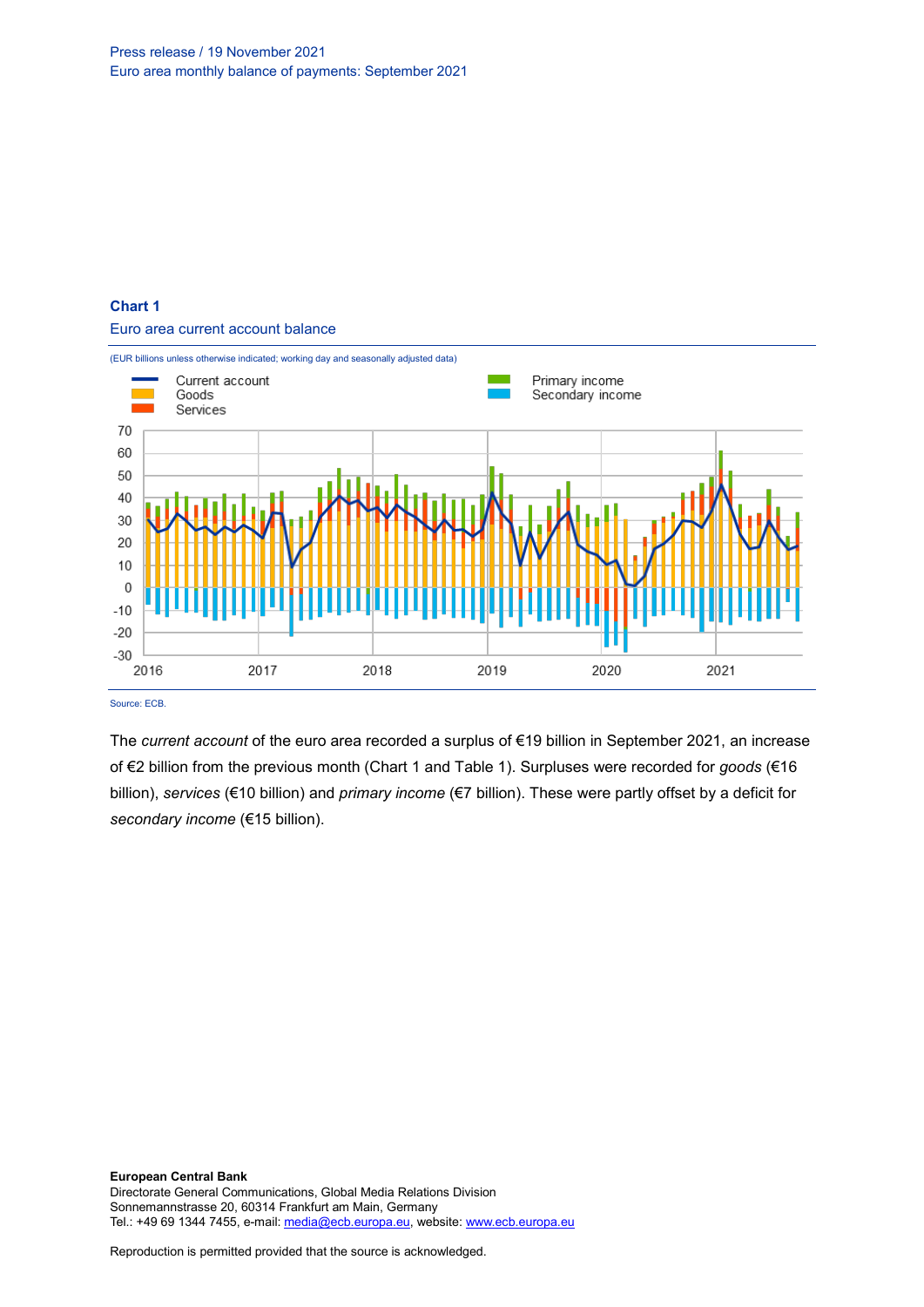## **Table 1**

## Current account of the euro area

(EUR billions unless otherwise indicated; transactions; working day and seasonally adjusted data)

|                         |                  | Cumulated figures for the 12-month period<br>ending in |         |                |         |                 |                 |                 |
|-------------------------|------------------|--------------------------------------------------------|---------|----------------|---------|-----------------|-----------------|-----------------|
|                         |                  | September 2020                                         |         | September 2021 |         |                 |                 |                 |
|                         |                  | % of GDP                                               |         | % of GDP       |         | <b>Sep 2020</b> | <b>Aug 2021</b> | <b>Sep 2021</b> |
|                         | <b>Balance</b>   | 172                                                    | 1.5%    | 320            | 2.7%    | 30              | 17              | 19              |
| <b>Current account</b>  | Credit           | 4,012                                                  | 34.9%   | 4,225          | 35.8%   | 328             | 362             | 360             |
|                         | Debit            | 3,839                                                  | 33.4%   | 3,905          | 33.1%   | 298             | 345             | 341             |
| Goods                   | <b>Balance</b>   | 322                                                    | 2.8%    | 350            | 3.0%    | 33              | 19              | 16              |
|                         | Credit (exports) | 2.207                                                  | 19.2%   | 2,422          | 20.5%   | 188             | 205             | 207             |
|                         | Debit (imports)  | 1,885                                                  | 16.4%   | 2,072          | 17.6%   | 155             | 186             | 190             |
| <b>Services</b>         | <b>Balance</b>   | $-41$                                                  | $-0.4%$ | 88             | 0.7%    | 6               | $-1$            | 10              |
|                         | Credit (exports) | 900                                                    | 7.8%    | 928            | 7.9%    | 70              | 81              | 84              |
|                         | Debit (imports)  | 941                                                    | 8.2%    | 841            | 7.1%    | 64              | 81              | 74              |
| <b>Primary income</b>   | <b>Balance</b>   | 38                                                     | 0.3%    | 53             | 0.4%    | 3               | 5               | 7               |
|                         | Credit           | 788                                                    | 6.9%    | 744            | 6.3%    | 61              | 58              | 59              |
|                         | Debit            | 750                                                    | 6.5%    | 691            | 5.9%    | 58              | 53              | 52              |
| <b>Secondary income</b> | <b>Balance</b>   | $-147$                                                 | $-1.3%$ | $-170$         | $-1.4%$ | $-12$           | $-6$            | $-15$           |
|                         | Credit           | 117                                                    | 1.0%    | 131            | 1.1%    | 9               | 19              | 11              |
|                         | Debit            | 264                                                    | 2.3%    | 301            | 2.6%    | 22              | 25              | 26              |

Source: ECB.

Note: Discrepancies between totals and their components may be due to rounding.

#### Data for the current [account](http://sdw.ecb.europa.eu/browseSelection.do?df=true&ec=&dc=&oc=&pb=&rc=&DATASET=0&removeItem=&removedItemList=&mergeFilter=&activeTab=&showHide=&FREQ.243=M&ADJUSTMENT.243=Y&REF_AREA.243=I8&ACCOUNTING_ENTRY.243=B&ACCOUNTING_ENTRY.243=C&ACCOUNTING_ENTRY.243=D&INT_ACC_ITEM.243=CA&INT_ACC_ITEM.243=G&INT_ACC_ITEM.243=IN1&INT_ACC_ITEM.243=IN2&INT_ACC_ITEM.243=S&node=9688874&legendRef=reference&legendNor=) of the euro area

In the 12 months to September 2021, the *current account* recorded a surplus of €320 billion (2.7% of euro area GDP), compared with a surplus of €172 billion (1.5% of euro area GDP) in the 12 months to September 2020. This increase was mainly driven by a switch in the *services* balance from a deficit of €41 billion to a surplus of €88 billion and also by larger surpluses for *goods* (up from €322 billion to €350 billion) and *primary income* (up from €38 billion to €53 billion). These developments were partly offset by a larger deficit for *secondary income* (up from €147 billion to €170 billion).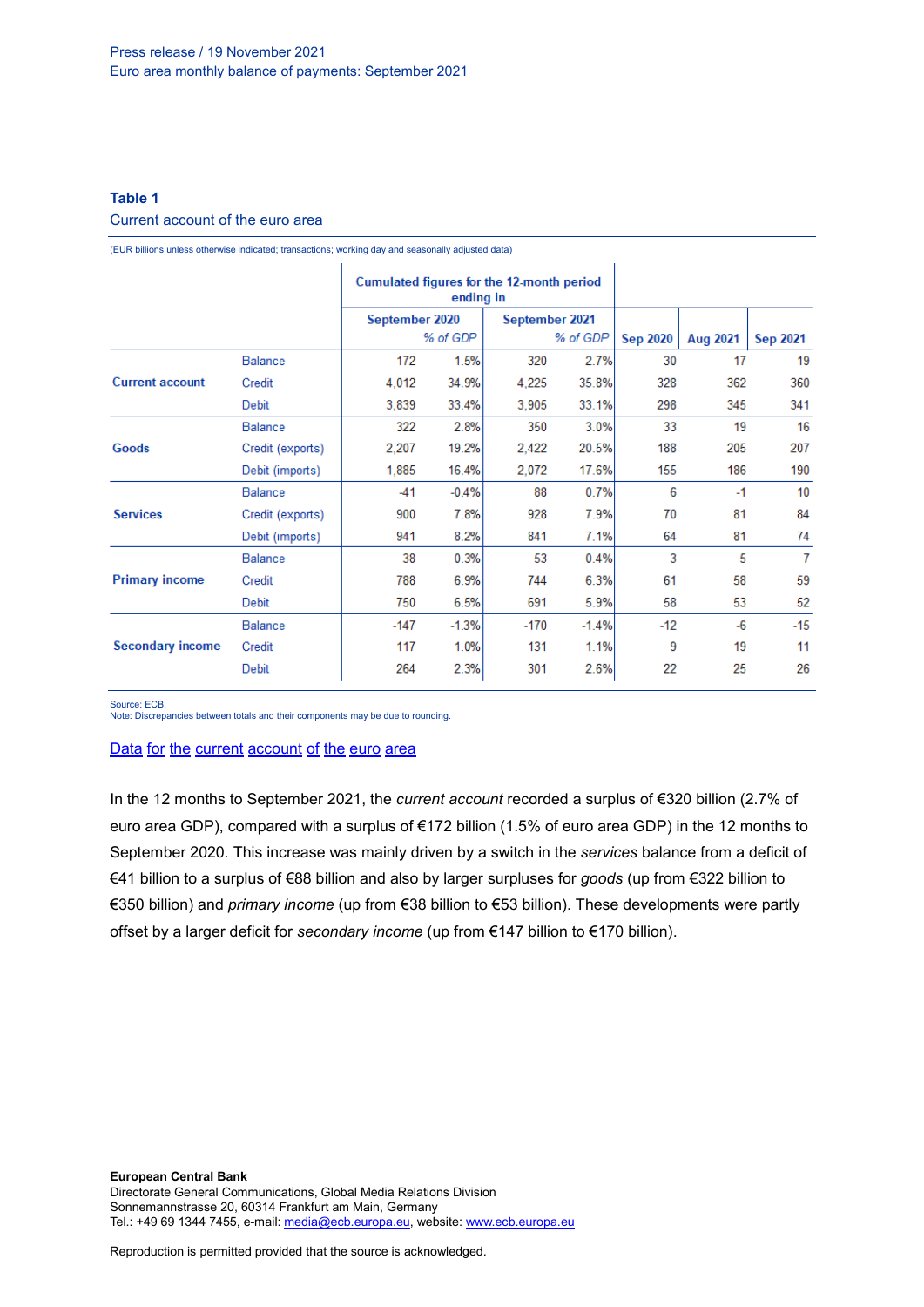#### **Chart 2**

#### Selected items of the euro area financial account



Source: ECB.

Notes: For assets, a positive (negative) number indicates net purchases (sales) of non-euro area instruments by euro area investors. For liabilities, a positive (negative) number indicates net sales (purchases) of euro area instruments by non-euro area investors.

In *direct investment*, euro area residents made net investments of €35 billion in non-euro area assets in the 12-month period to September 2021, following net disinvestments of €115 billion in the 12 months to September 2020 (Chart 2 and Table 2). Non-residents disinvested €42 billion in net terms from euro area assets in the 12-month period to September 2021, following net acquisitions of €12 billion in the 12 months to September 2020.

In *portfolio investment*, euro area residents' net purchases of non-euro area *equity* increased to €516 billion in the 12 months to September 2021, up from €198 billion in the 12 months to September 2020. Over the same period, net purchases of non-euro area *debt securities* by euro area residents increased to €453 billion, up from €267 billion in the 12 months to September 2020. Non-residents' net purchases of euro area *equity* increased to €372 billion in the 12 months to September 2021, up from €172 billion in the 12 months to September 2020. Over the same period, non-residents made net sales of euro area *debt securities* amounting to €281 billion, following net purchases of €204 billion in the 12 months to September 2020.

**European Central Bank** Directorate General Communications, Global Media Relations Division Sonnemannstrasse 20, 60314 Frankfurt am Main, Germany Tel.: +49 69 1344 7455, e-mail[: media@ecb.europa.eu,](mailto:media@ecb.europa.eu) website[: www.ecb.europa.eu](http://www.ecb.europa.eu/)

Reproduction is permitted provided that the source is acknowledged.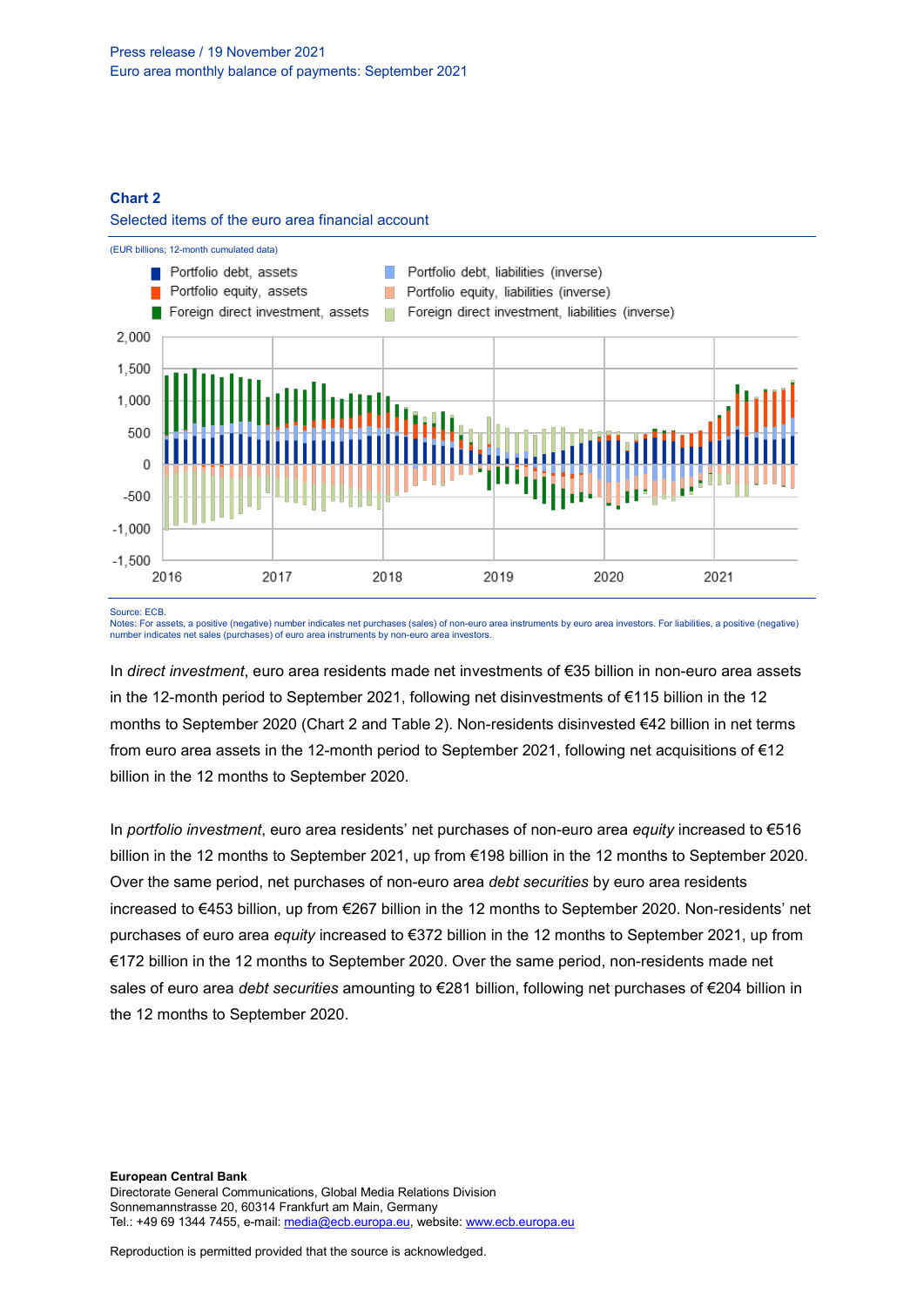## **Table 2**

#### Financial account of the euro area

(EUR billions unless otherwise indicated; transactions; non-working day and non-seasonally adjusted data)

|                                    | Cumulated figures for the 12-month period ending in |                |             |                |               |             |  |
|------------------------------------|-----------------------------------------------------|----------------|-------------|----------------|---------------|-------------|--|
|                                    |                                                     | September 2020 |             | September 2021 |               |             |  |
|                                    | Net                                                 | Assets         | Liabilities | <b>Net</b>     | Assets        | Liabilities |  |
| <b>Financial account</b>           | 168                                                 | 518            | 350         | 373            | 1,124         | 751         |  |
| <b>Direct investment</b>           | $-127$                                              | $-115$         | 12          | 76             | 35            | $-42$       |  |
| Portfolio investment               | 90                                                  | 465            | 375         | 878            | 969           | 91          |  |
| Equity                             | 26                                                  | 198            | 172         | 144            | 516           | 372         |  |
| Debt securities                    | 63                                                  | 267            | 204         | 734            | 453           | $-281$      |  |
| <b>Financial derivatives (net)</b> | 25                                                  | 25             |             | $-7$           | -7            |             |  |
| Other investment                   | 170                                                 | 132            | $-38$       | $-704$         | $\mathcal{A}$ | 701         |  |
| Eurosystem                         | $-46$                                               | 12             | 57          | $-282$         | 17            | 299         |  |
| Other MFIs                         | 55                                                  | $-69$          | $-124$      | $-313$         | 4             | 317         |  |
| General government                 | 27                                                  | 4              | $-23$       | $-111$         | -15           | 96          |  |
| Other sectors                      | 133                                                 | 185            | 52          | 2              | $-10$         | $-11$       |  |
| <b>Reserve assets</b>              | 10                                                  | 10             |             | 130            | 130           |             |  |

Source: ECB.

Notes: Decreases in assets and liabilities are shown with a minus sign. Net financial derivatives are reported under assets. "MFIs" stands for monetary financial<br>institutions. Discrepancies between totals and their compone

#### Data for the [financial](http://sdw.ecb.europa.eu/browseSelection.do?df=true&ec=&dc=&oc=&pb=&rc=&DATASET=0&removeItem=&removedItemList=&mergeFilter=&activeTab=&showHide=&FREQ.243=M&REF_AREA.243=I8&REF_SECTOR.243=S1&REF_SECTOR.243=S121&REF_SECTOR.243=S12T&REF_SECTOR.243=S13&REF_SECTOR.243=S1P&COUNTERPART_SECTOR.243=S1&FLOW_STOCK_ENTRY.243=T&ACCOUNTING_ENTRY.243=A&ACCOUNTING_ENTRY.243=L&ACCOUNTING_ENTRY.243=N&FUNCTIONAL_CAT.243=D&FUNCTIONAL_CAT.243=O&FUNCTIONAL_CAT.243=P&FUNCTIONAL_CAT.243=R&INSTR_ASSET.243=F&INSTR_ASSET.243=F3&INSTR_ASSET.243=F5&INSTR_ASSET.243=FL&MATURITY.243=T&MATURITY.243=_Z&node=9688874&legendRef=reference&legendNor=) account of the euro area

In *other investment*, euro area residents recorded net disposals of non-euro area assets amounting to €3 billion in the 12 months to September 2021 (following net acquisitions of €132 billion in the 12 months to September 2020), while their net incurrence of liabilities was €701 billion (following net disposals of €38 billion in the 12 months to September 2020).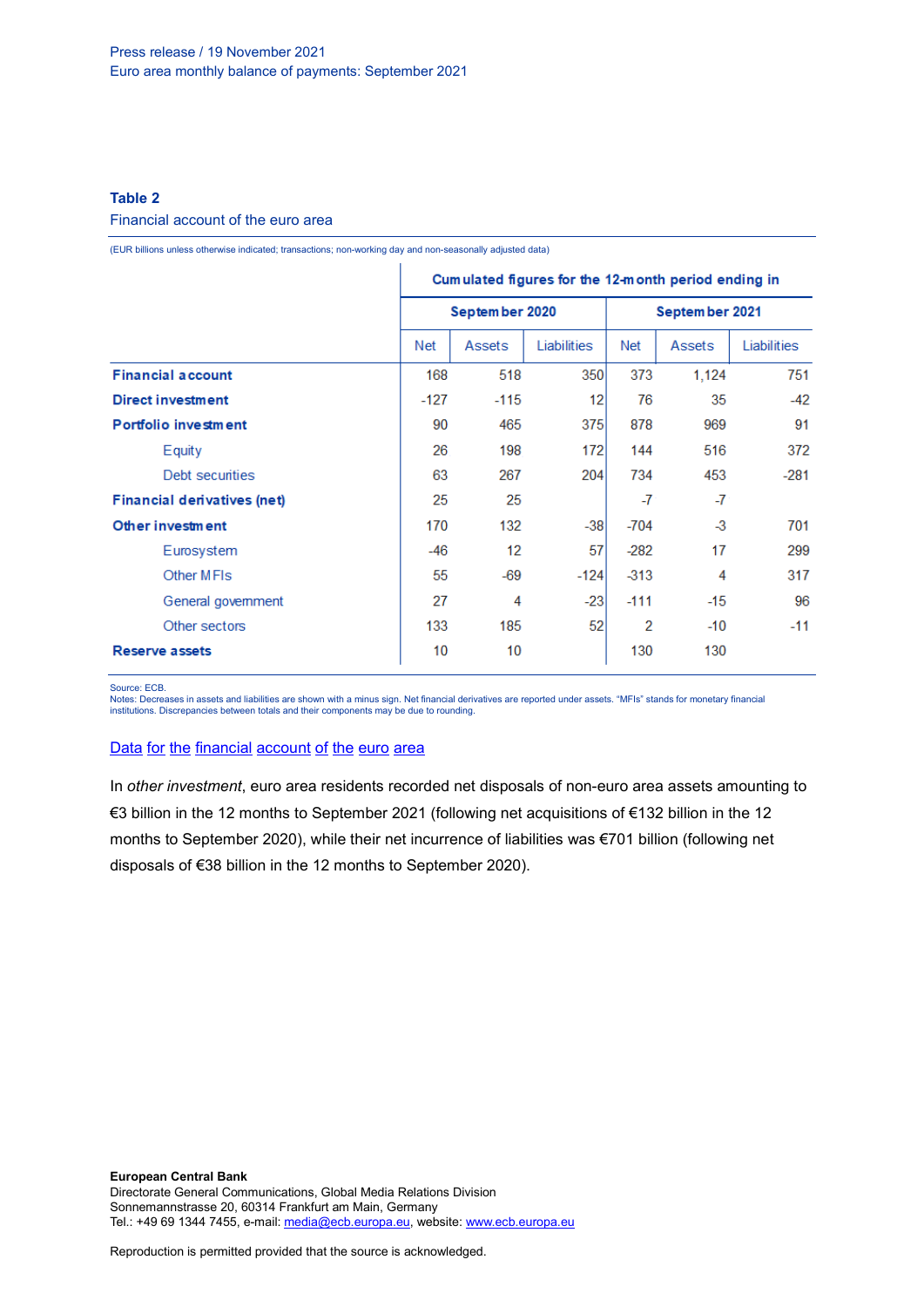#### **Chart 3**

#### Monetary presentation of the balance of payments



#### Source: ECB.

Notes: "MFI net external assets (enhanced)" incorporates an adjustment to the MFI net external assets (as reported in the consolidated MFI balance sheet items statistics)<br>based on information on MFI long-term liabilities h the euro area. Financial transactions are shown as liabilities net of assets. "Other" includes *financial derivatives* and statistical discrepancies.

The monetary presentation of the balance of payments (Chart 3) shows that the *net external assets (enhanced)* of euro area MFIs decreased by €186 billion in the 12-month period to September 2021. This decrease was mainly driven by euro area non-MFIs' net outflows in *portfolio investment debt* and, to a lesser extent, in *portfolio investment equity* and *direct investment*. These developments were partly offset by the *current and capital accounts* surplus and by euro area non-MFIs' net inflows in *other investment* and *other* flows*.*

In September 2021 the Eurosystem's stock of *reserve assets* decreased to €1,002.4 billion, down from €1,009.4 billion in the previous month (Table 3). This decrease was mainly driven by negative price changes (€15.1 billion), which were only partly offset by positive exchange rate changes (€6.7 billion) and net acquisitions of assets (€1.5 billion).